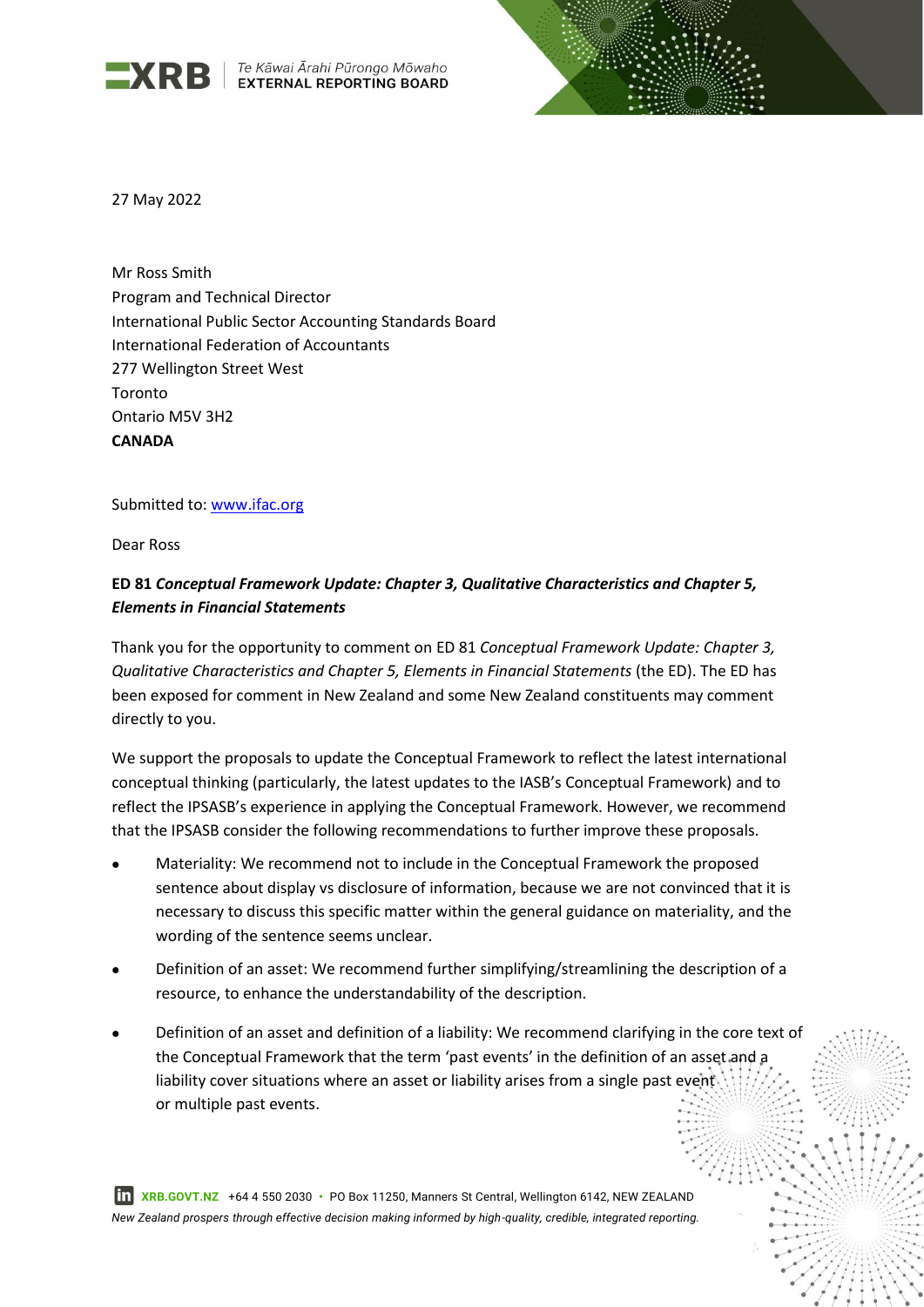- Definition of a liability: We recommend that the IPSASB considers enhancing the guidance on the recognition of liabilities in its Conceptual Framework – given that the proposed updated guidance on the definition of a liability emphasises that an outflow of resources need not be likely for the definition of a liability to be met. We note that the chapter on recognition of assets and liabilities in the IASB Conceptual Framework contains more detailed guidance as compared to the equivalent chapter in the IPSASB's Conceptual Framework.
- Binding arrangements that are equally unperformed: The proposed guidance on binding arrangements that are equally unperformed is included in the unit of account section, but it does not seem to relate solely to determining the unit of account. Therefore, we recommend including this guidance in a separate section (like the IASB did) – or else to explain more clearly the decision not to do so.

Our recommendations and responses to the Specific Matters for Comment in the ED are set out in the Appendix to this letter. If you have any queries or require clarification of any matters in this letter, please contact Gali Slyuzberg [\(gali.slyuzberg@xrb.govt.nz\)](mailto:gali.slyuzberg@xrb.govt.nz) or me.

Yours sincerely

DER

Carolyn Cordery **Chair – New Zealand Accounting Standards Board**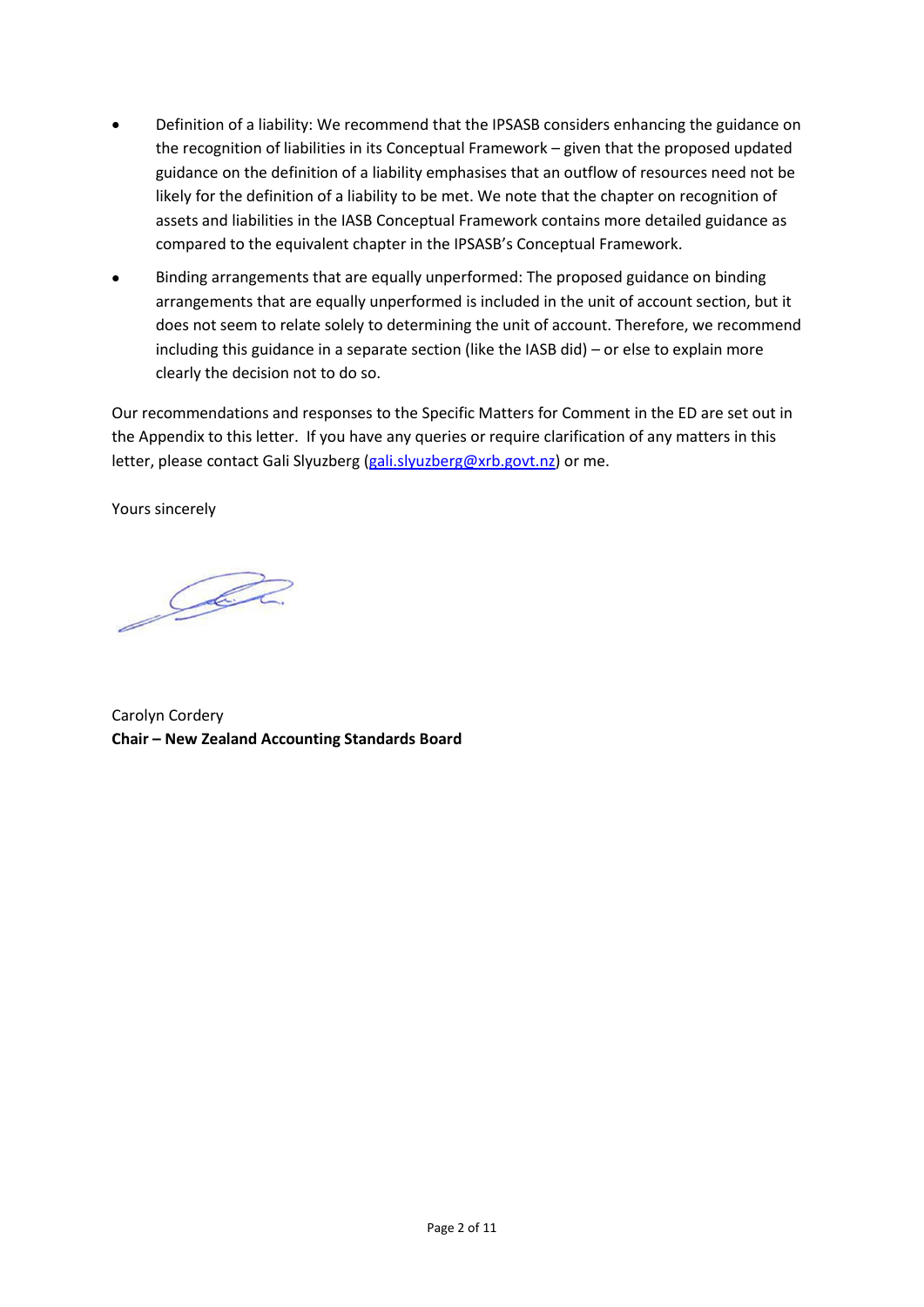## **APPENDIX**

#### **Response to Specific Matters for Comment**

#### **Specific Matter for Comment 1: Prudence**

In paragraphs 3.14A and 3.14B, the IPSASB has provided guidance on the role of prudence in supporting neutrality, in the context of the qualitative characteristic of faithful representation. Paragraphs BC3.17–BC3.17E explain the reasons for this guidance. Do you agree with this approach?

If not, why not? How would you modify these paragraphs?

#### NZASB response

1. We support the proposed amendments to the guidance on prudence. We note that the proposed changes are aligned with the IASB's Conceptual Framework, and we have received feedback from our Accounting Technical Reference Group ('TRG')<sup>1</sup> that such alignment is beneficial.

## **Specific Matter for Comment 2: Obscuring information as a factor relevant to materiality judgement**

In discussing materiality in paragraph 3.32 the IPSASB has added obscuring information to misstating or omitting information as factors relevant to materiality judgments. The reasons for this addition are in paragraphs BC3.32A and 3.32B.

Do you agree with the addition of obscuring information to factors relevant to materiality judgments? If not, why not?

#### NZASB response

#### *Obscuring information*

- 2. We support the proposed addition of 'obscuring information' to the factors that should be considered when determining whether an item is material, for the following reasons.
	- (a) We consider materiality to be an important concept in general in the preparation of financial statements, including in the public sector. For example, we note that in our submission on ED 77 *Measurement*, we emphasised the importance of considering materiality when requiring and providing disclosures about inputs into current value measurements of assets and liabilities. Therefore, we welcome the proposed additional guidance on materiality that is aligned with the recent international thinking on this topic (i.e. the IASB's 2018 updates to its Conceptual Framework).

<sup>&</sup>lt;sup>1</sup> The Accounting Technical Reference Group (TRG) of the NZASB is an informal consultative group made up of technical partners from Big Four and mid-tier accounting firms and equivalent public sector representatives.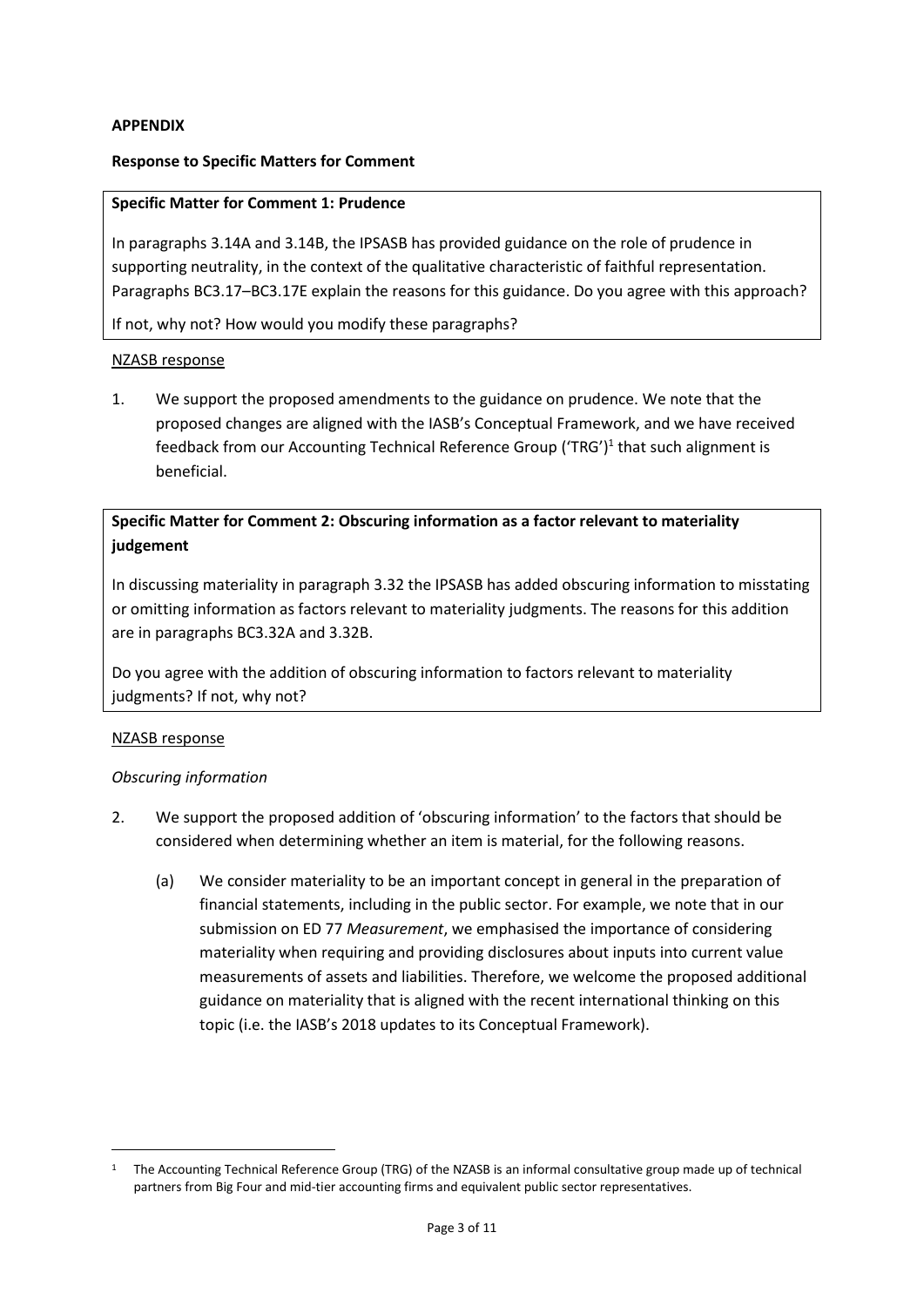- (b) We have received feedback from our Accounting TRG that the proposed alignment of the guidance on materiality with the guidance in the IASB's Conceptual Framework is beneficial.
- (c) We also note that in New Zealand, the *Public Benefit Entities Conceptual Framework* which is based on the IPSASB's Conceptual Framework – is applicable to public benefit entities (PBEs) in both the public and not-for-profit sectors. We have received feedback that in New Zealand, there is a tendency among some not-for-profit entities to provide overly detailed disclosures (such as detailed breakdowns of expenses) – and that the proposal in the ED to refer to 'obscuring information' in the guidance on materiality could help reduce this tendency.
- 3. In addition, we recommend that the IPSASB considers further clarifying what is meant by 'obscuring information'. This clarification could be provided in paragraph 3.32 or in a footnote to that paragraph. The clarification could explain that if financial statements include excessive amounts of detailed information, this could negatively affect a user's ability to find the information that the user needs to be able to make decisions, or to confirm that the entity has discharged its accountability. Therefore, for financial statements to provide useful information to users, it is important to ensure that material information is not obscured by immaterial information.

## *Additional comment relating to materiality: Display and disclosure of information*

4. While SMC 2 focuses on the proposed reference to 'obscuring information', we note that the ED also proposes to add the following sentence to paragraph 3.32 of the IPSASB Conceptual Framework:

*"Where an entity judges that a material item is not separately displayed on the face of a financial statement (or displayed sufficiently prominently) an entity considers disclosure".*

- 5. We recommend not to add this proposed sentence to the Conceptual Framework, for the following reasons.
	- (a) Firstly, we are not convinced that it is necessary to discuss the specific matter of display vs disclosures in the general materiality guidance in the Conceptual Framework. We note that the individual standard IPSAS 1 *Presentation of Financial Statements* discusses separate presentation of items in the primary financial statements and disclosures in the notes – including the presentation of additional items that are not specified in IPSAS 1, and disclosure of items that are not presented in the financial statements.
	- (b) Secondly, we think the wording of the proposed sentence on 'display and disclosure' is unclear and may not reflect the intent behind the sentence. Presumably, the intent of this sentence was to explain that if an entity decides that an item is not material enough to be displayed separately or prominently on the face of the financial statements, the entity should consider whether the item is sufficiently material to be disclosed in the notes. However, the current drafting of the sentence seems to imply that when an entity did not display a material item with sufficient prominence (which implies an omission), the entity should remedy this by considering disclosure in the notes.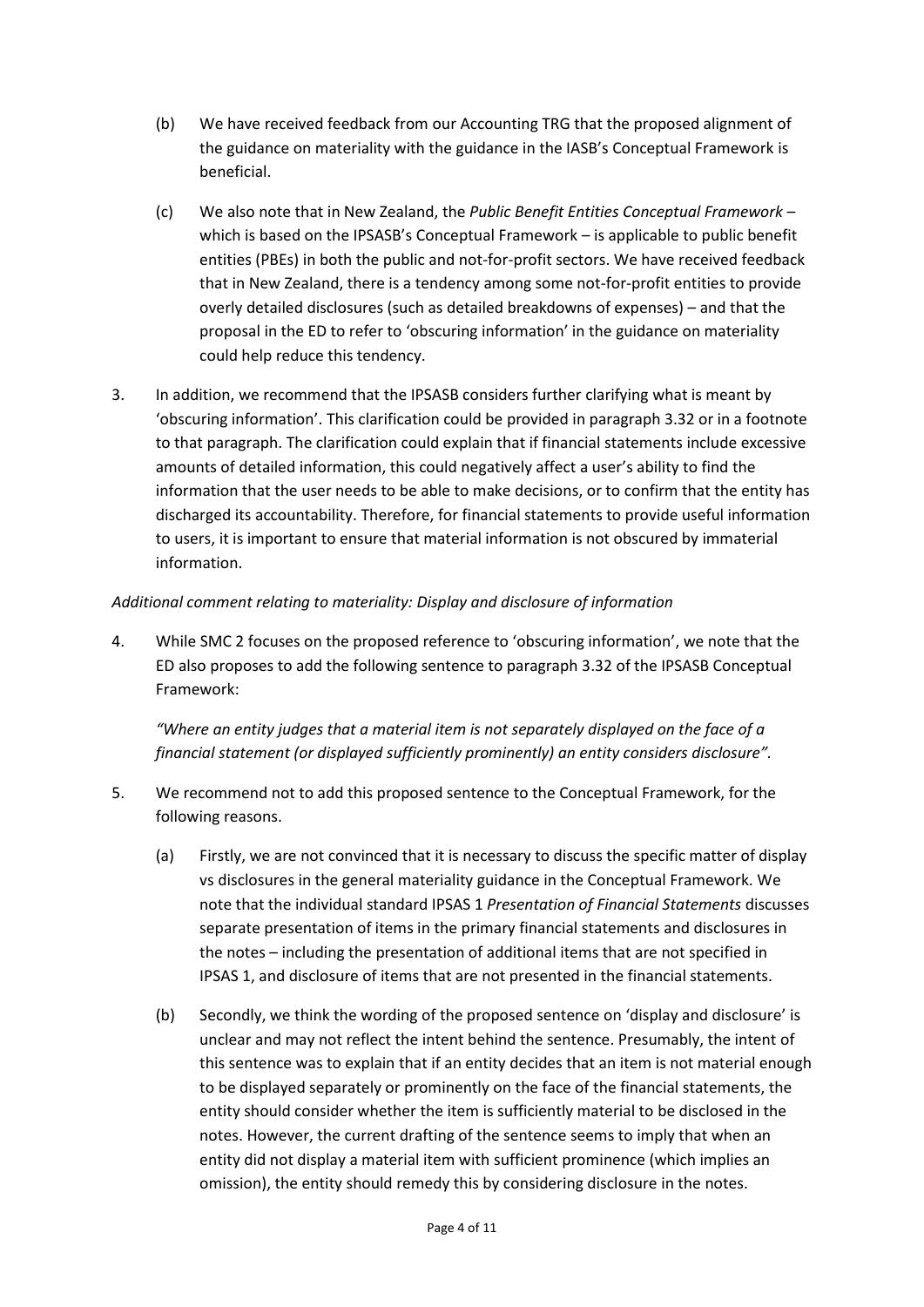- 6. As noted above, we do not recommend including the sentence on 'display and disclosure' in the Conceptual Framework. However, if the IPSASB decides to retain this proposed sentence, we think that:
	- (a) this sentence should be moved to a separate paragraph and amended as follows for greater clarity: "Where an entity judges that a material item need not be separately (or prominently) displayed is not separately displayed on the face of a financial statement (or displayed sufficiently prominently), an entity considers disclosure"; and
	- (b) the Basis for Conclusions should explain why the sentence was added.

### **Specific Matter for Comment 3: Rights-based approach to resources**

Paragraphs 5.7A-5.7G reflects a rights-based approach to the description of resources in the context of an asset. The reasons for this approach are in paragraphs BC5.3A-5.3F.

Do you agree with this proposed change? If not, why not?

### NZASB response

### *General comment: rights-based approach to describing a resource*

- 7. We support the proposal to describe a resource as a right instead of the current description, which distinguishes between 'items' and 'rights'. We agree with the IPSASB that service potential or economic benefit associated with the ownership of an item arises from the rights conferred by such ownership. Therefore, for the purpose of describing a resource in the context of the definition of an asset, we agree that it is not useful to distinguish between owned items and rights to use an item.
- 8. However, we have a suggestion for further improving the wording of the proposed new description of a resource.

## *Recommendation to simplify the description of a resource*

- 9. We think the proposed description of a resource could be further streamlined and simplified, to enhance the clarity of the description, as explained below.
	- (a) The proposed description of a resource in paragraph 5.6A of the ED is: "a right to either service potential or the capability to generate economic benefits, or a right to both".
	- (b) The part of the description relating to economic benefits refers to a "right to […] the capability to generate economic benefits". We think this part of the description could be streamlined.
	- (c) We note that the IASB's description of a resource is: "a right that has the potential to produce economic benefits".
	- (d) Considering the IASB's description, as well as the need to also refer to service potential to reflect the public sector context, we would recommend that the IPSASB considers the following alternative description of a resource:

*"A resource is a right that has the capability to generate economic benefits or service potential or both."*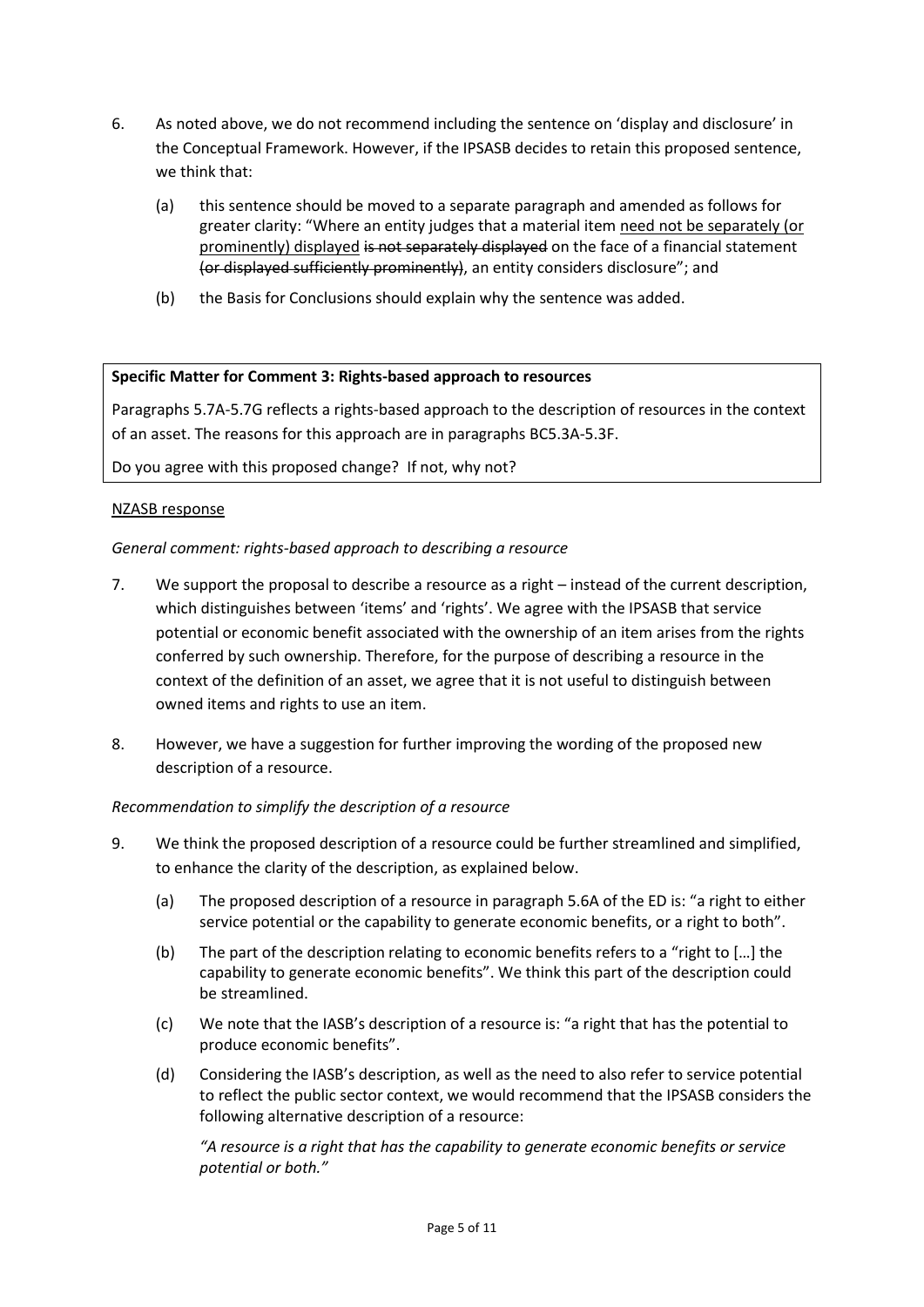## *Definition of an asset and definition of a liability: reference to 'past events'*

- 10. While SMC 3 focuses on the description of a resource, we also have a comment on the proposed change to the definition of an asset (this comment also relates to the definition of a liability).
- 11. Similar to the IASB's Conceptual Framework, the ED proposes to amend both the definition of an asset and the definition of a liability by replacing the term 'a past event' (singular) with 'past events' (plural).
- 12. The Basis for Conclusions in the ED explains that the term 'past events' also includes scenarios where an asset or liability arises as a result of a single past event. However, we would recommend clarifying this point in the core text of the IPSASB Conceptual Framework, for the reasons explained below.
- 13. We have received feedback from our Accounting TRG that the proposed change from 'past event' to 'past events' seems to imply that a single event is no longer sufficient for an asset or a liability to arise.
- 14. We note that the following points may justify the feedback we received and may warrant further clarification of this matter for users of the IPSASB Conceptual Framework.
	- (a) The IASB's Conceptual Framework has been referring to 'past events' for many years, since before the IPSASB issued its Conceptual Framework in 2014. We understand that when first publishing its Conceptual Framework, the IPSASB will have deliberately decided to use the term 'past event', rather than 'past events' as per the IASB's Conceptual Framework. The IPSASB is now proposing to change this decision.
	- (b) Users of the IPSASB Conceptual Framework would have become accustomed to the reference to 'past event' in the definition of assets and liabilities. Like our Accounting TRG, such users might question whether the proposed change from 'past event' to 'past events' implies that a single event is no longer sufficient for a liability to arise – despite the explanation in the Basis for Conclusions.
- 15. We also note that when an asset or a liability arises from an accumulation of multiple events, it may be possible to identify a single event after which the definition of an asset/liability is met (and before which the definition was not met). However, this single event may not always be sufficient on its own to cause the definition of an asset/liability to be met. We acknowledge that the reference to 'events' as proposed in the ED would cover such situations. Nevertheless, there could also be situations where an asset or an asset/liability arises from a single event.
- 16. Therefore, we recommend clarifying in the core text of the IPSASB Conceptual Framework that the term 'past events' includes a single past event or multiple past events. This could be added as a new paragraph, or as a footnote next to the term 'past events'. We acknowledge that the IASB Conceptual Framework does not include such additional explanation. However, in light of the feedback we have received and our considerations above, we think this explanation would be useful for users of the IPSASB Conceptual Framework.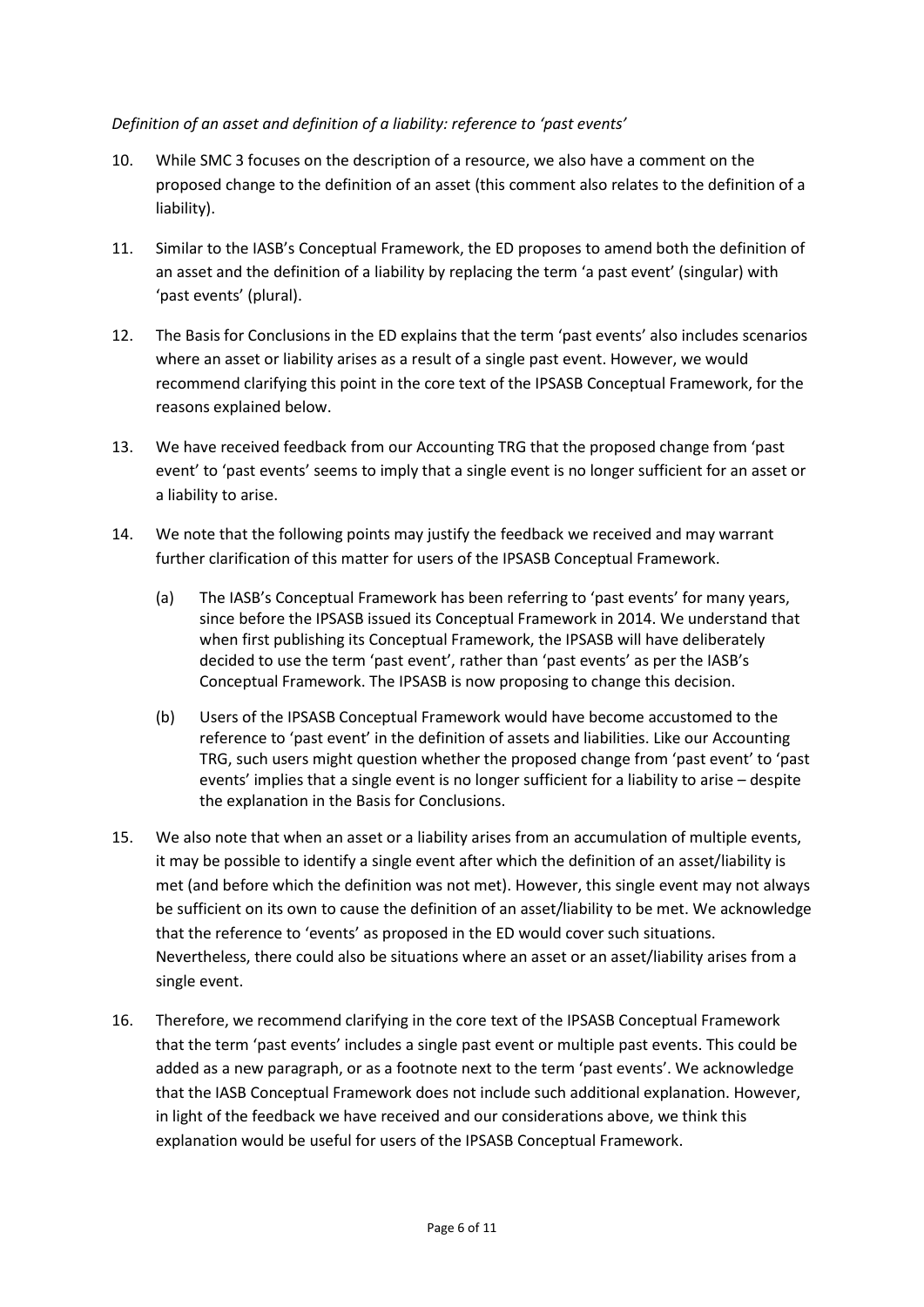## **Specific Matter for Comment 4: Definition of a liability**

The revised definition of a liability is in paragraph 5.14:

*A present obligation of the entity to transfer resources as a result of past events.*

The reasons for the revised definition are in paragraphs 5.18A-5.18H

Do you agree with the revised definition? If you do not agree with the revised definition, what definition do you support and why?

#### NZASB response

17. We support the proposal to refer to the transfer of resources in the definition of a liability. However, please refer to our comments under SMC 3 concerning the proposal to replace the term 'past event' with 'past events' in the definition. We also have some comments on the guidance accompanying the proposed new definition. Please refer to the next SMC.

#### **Specific Matter for Comment 5: Guidance on the transfer of resources**

The IPSASB has included guidance on the transfer of a resource in paragraphs 5.16A-5.16F of the section on Liabilities. The reasons for including this guidance are in paragraphs BC5.19A-BC5.19D.

Do you agree with this guidance? If not, how would you modify it?

#### NZASB response

#### *General comment*

18. We support including guidance on the transfer of a resource, to support the proposed new definition of a liability. However, we recommend that the IPSASB also considers enhancing the guidance on the *recognition* of liabilities (and assets) in light of these proposals. This is explained in the paragraphs that follow.

#### *Guidance on the recognition of liabilities (and assets)*

- 19. The proposed amendments to the guidance on liabilities in the ED emphasise that an obligation may meet the definition of a liability even if the probability of having to transfer resources is low. For example:
	- (a) the proposed new paragraph 5.16A says: "To satisfy the definition of a liability the obligation must have the potential to require the entity to transfer a resource to another party (or parties). For that potential to exist, it does not need to be certain, or even likely, that the entity will be required to transfer a resource […]"; and
	- (b) the proposed new paragraph 5.16B says: "An obligation can meet the definition of a liability even if the probability of a transfer of a resource is low. […]".
- 20. We understand the rationale for these proposals, i.e. to avoid conflating the principles of the *definition* of a liability with the *recognition* principles. We also note that the IASB made similar amendments to the guidance of the definition of a liability in its Conceptual Framework in 2018.
- 21. We note that the guidance on the recognition of liabilities in the IASB's Conceptual Framework appears to be more detailed and robust than the IPSASB's existing guidance on the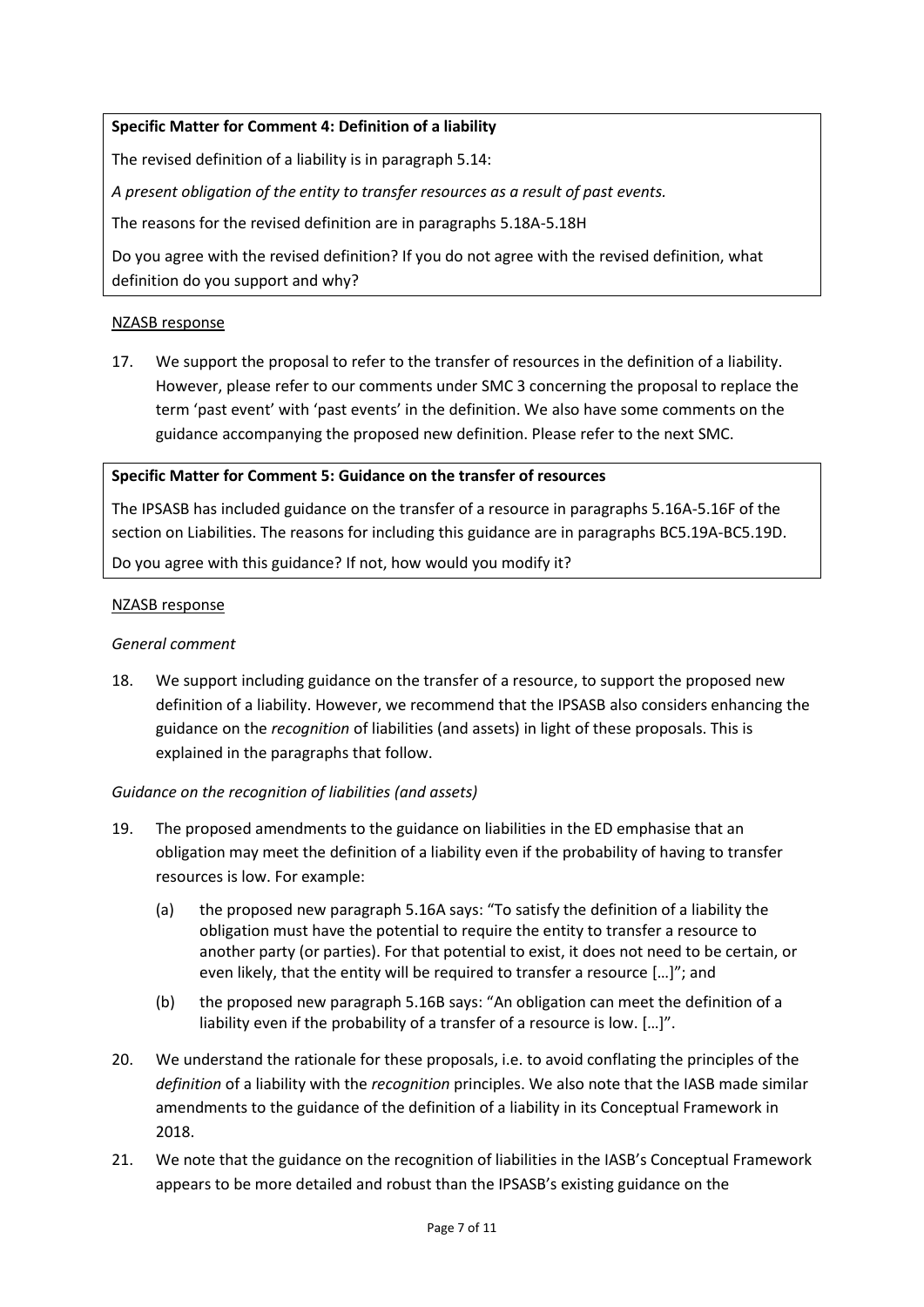recognition of liabilities. The chapter on recognition in the IPSASB Conceptual Framework includes some references to considering the qualitative characteristics. However, the chapter on recognition in the IASB's Conceptual Framework includes specific sections on considering relevance and faithful representation when determining whether a liability (or an asset) is recognised. These sections include a specific discussion on low probability of outflow (and inflow) of economic resources, as well as a discussion on existence uncertainty and measurement uncertainty.

- 22. We recommend enhancing the guidance on the recognition of liabilities (and assets) in the IPSASB Conceptual Framework in a similar vein to the abovementioned IASB guidance. Such enhancements would help clarify that when the likelihood of a transfer of resources is low, an item may meet the definition of a liability but might not meet the criteria for recognition.
- 23. An example of where the abovementioned enhanced guidance could be useful is when a preparer considers whether an obligation is a contingent liability – which is disclosed but is not recognised in the statement of financial position – or whether it is a liability that needs to be recognised in the statement of financial position.

#### **Specific Matter for Comment 6: Revised structure of guidance on liabilities**

In addition to including guidance on the transfer of resources, the IPSASB has restructured the guidance on liabilities so that it aligns better with the revised definition of a liability. This guidance is in paragraphs 5.14A-5.17D. Paragraph BC 5.18H explains the reasons for this restructuring.

Do you agree with this restructuring? If not, how would you modify it?

#### NZASB response

#### *General comment*

24. We agree with the restructure of the guidance on liabilities, to match the order in which terms are described in the revised definition of a liability. However, we make the recommendations below with respect to restructured paragraphs 5.15A and 5.17C.

#### *Recommendation to amend paragraphs 5.15A*

- 25. Paragraphs 5.15A and 5.17C both refer to public communication of intentions in the context of a liability. We note that there is a possible inconsistency between these references, as explained below.
	- (a) Paragraph 5.15A states that an obligation must be to an external party to give rise to a liability, and that an entity "cannot be obligated to itself, *even where it has publicly communicated an intention to behave in a particular way*" [italics added for emphasis].
	- (b) Paragraph 5.17C then discusses the point at which a liability arises. This paragraph states that a promise made in an election is unlikely to give rise to a present obligation that meets the definition of a liability, but an announcement might have "such political support that the government has little option to withdraw". This implies that public communication could give rise to a liability – and there is no qualification in this paragraph that the liability must be to an external party. Therefore, this paragraph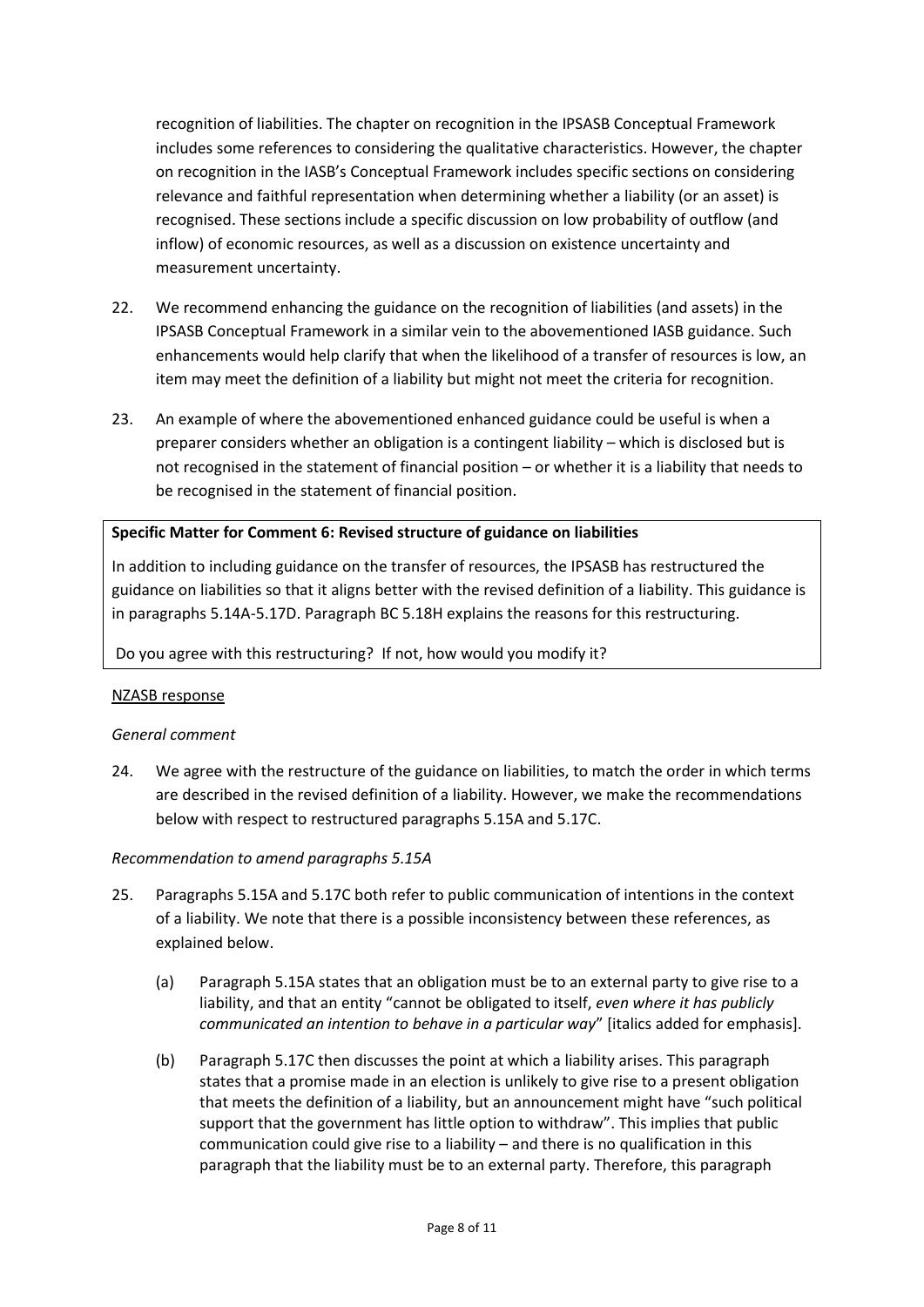could be read as being inconsistent with what paragraph 5.15A says about public communication of intentions.

26. We acknowledge that paragraph 5.15A and 5.17C discuss public communication of intentions in different contexts. Nevertheless, to avoid confusion that could result from the perceived inconsistency between these two paragraphs, we recommend deleting the reference to public communication in paragraph 5.15A. That is, we recommend deleting from paragraph 5.15A the words "even where it has publicly communicated an intention to behave in a particular way". We think that deleting these words would not detract from the usefulness of paragraph 5.15A.

## *Recommendation to clarify the reason for amending paragraph 5.17C*

- 27. The relocated paragraph 5.17C lists factors that are likely to impact judgement around the point at which a liability arises. The factor discussed in the second bullet point of paragraph 5.17C is the entity's ability to modify or change the obligation before it crystalises. We note that in the ED, the last sentence in this bullet point is marked for deletion. The deleted sentence says: "Similarly, if an obligation is contingent on future events occurring, there may be discretion to avoid an outflow of resources before these events occur".
- 28. We recommend clarifying the reason for the deletion of this sentence in the Basis for Conclusions. We have received feedback that such clarification would be useful.
- 29. We think that a possible reason for the proposed deletion may have been to avoid a possible inconsistency with the new paragraph 5.16A. Paragraph 5.16A states: "For that potential [to require a transfer of resources] to exist, it does not need to be certain, or even likely, that the entity will be required to transfer resources—the transfer may, for example, be required only if a specified uncertain future event occurs". If that is indeed the reason for deleting the abovementioned sentence in the second bullet point of paragraph 5.17C, we recommend stating this in the Basis for Conclusions.

## **Specific Matter for Comment 7: Unit of account**

The IPSASB has added a section of Unit of Account in paragraphs 5.26A-5.26J. The reasons for proposing this section are in paragraphs BC5.36A-BC5.36C.

Do you agree with the addition of a section on Unit of Account and its content? If not, how would you modify it and why?

## NZASB response

30. We support the proposal to add a section with guidance on the unit of account. However, we think that the guidance on accounting principles for binding arrangements that are equally unperformed should be relocated to a separate section, rather than being part of the unit of account section. Please refer to the next SMC.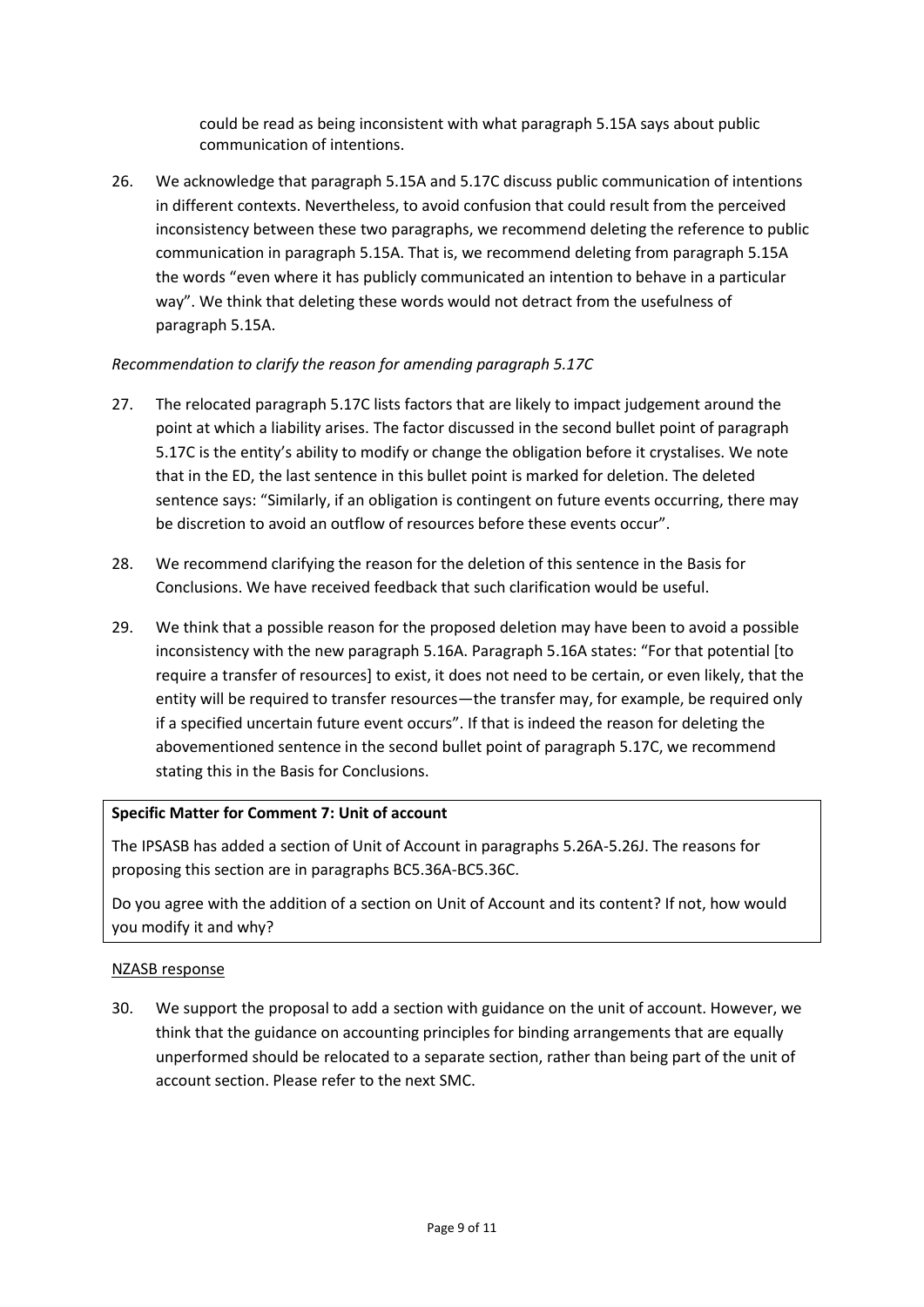# **Specific Matter for Comment 8: Accounting principles for binding arrangements that are equally unperformed**

The IPSASB took the view that guidance on accounting principles for binding arrangements that are equally unperformed should be included in the Conceptual Framework, but that a separate section on accounting principles for such binding arrangements is unnecessary. These principles are included in paragraphs 5.26G-5.26H of the section on Unit of Account. The explanation is at paragraphs BC5.36D-BC5.36F. Do you agree that:

- (a) Guidance on principles for binding arrangements that are equally unperformed is necessary; and if so
- (b) Such guidance should be included in the Unit of Account section, rather than in a separate section?

If you do not agree, please give your reasons.

## NZASB response

## *Inclusion of guidance on binding arrangements that are equally unperformed*

31. We support the proposal to include guidance on principles for binding arrangements that are equally unperformed in the IPSASB Conceptual Framework. However, we recommend relocating this guidance into a separate section. Further information is included below.

## *Location of guidance on binding arrangements that are equally unperformed*

- 32. Our Accounting TRG questioned the rationale for including the guidance on binding arrangements that are equally unperformed within the section on 'unit of account' – noting that in the IASB Conceptual Framework, the equivalent guidance on executory contracts is included in a separate section. The Basis for Conclusions explains that the IPSASB decided that a separate section on this topic is 'unnecessary', but the reason for this decision is not provided.
- 33. We are concerned that including the guidance on 'binding arrangements that are equally unperformed' within the section on 'unit of account' would imply to readers of the Conceptual Framework that the concepts in this guidance are confined solely to the determination of the unit of account. We do not think that this implication is correct. For example, we note the following.
	- (a) Paragraph 5.26G states that "The entity has an asset if the terms of the exchange are currently favourable; it has a liability if the term of the exchange are currently unfavourable". Arguably, this guidance relates to meeting the definition of an asset or a liability.
	- (b) Paragraph 5.26H states "To the extent that either party fulfils its obligations under the binding arrangement, the binding arrangement changes character. If the reporting entity performs first under the binding arrangement, that performance is the event that changes the reporting entity's right and obligation to exchange resources into a right to receive a resource. That right is an asset. If the other party performs first, that performance is the event that changes the reporting entity's right and obligation to